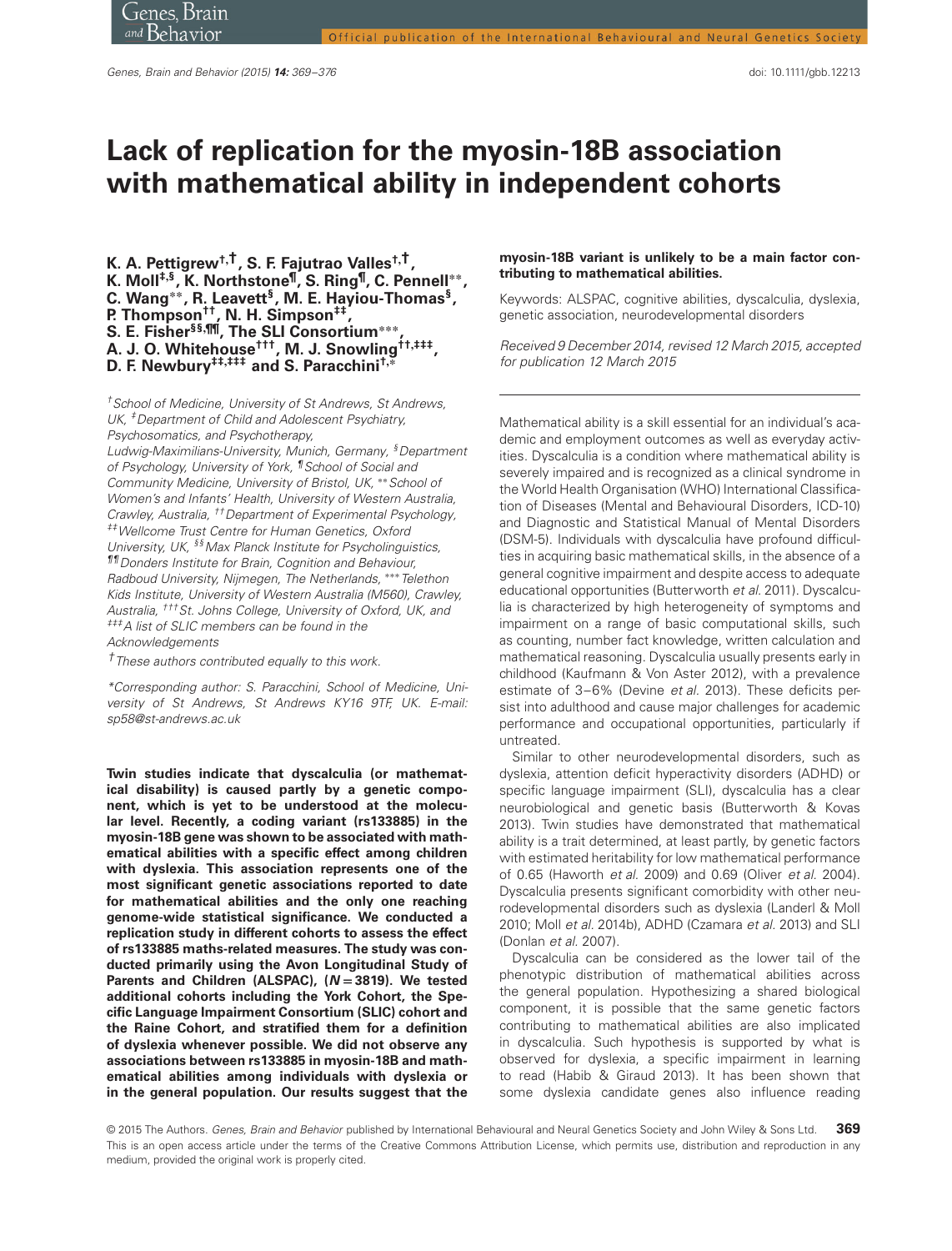abilities in the general population, both including as well as excluding individuals who met a definition for dyslexia (Paracchini 2011). For example, the KIAA0319 gene, originally identified in independent cohorts selected for dyslexia (Newbury et al. 2014), was associated with single word reading and single word spelling in the Avon Study of Parents and Children (ALSPAC), a longitudinal cohort representing the general population (Paracchini et al. 2008; Scerri et al. 2011).

Molecular genetic studies for dyscalculia have been sparse and, so far, a limited number of genetic variants have been proposed to influence mathematical abilities. Two genome-wide association studies (GWASs) for mathematical abilities did not report any significant associations (Baron-Cohen et al. 2014; Docherty et al. 2010). A third GWAS confirmed a significant genetic component underlying mathematical abilities, but did not identify specific risk factors (Davis et al. 2014).

The rs133885 variant in the myosin-18B (MYO18B) gene is the only marker that has been found to be associated with mathematical ability at statistically significant level, as reported in a separate study (Ludwig et al. 2013). The association was identified in an initial discovery sample of 200 individuals diagnosed with dyslexia and then replicated in two other dyslexia cohorts of German or Austrian origin  $(N = 699$  total, effect size 4.87%,  $P = 7.71 \times 10^{-10}$ ). The association and relatively large effect size appear to be specific in dyslexia cohorts. The same variant showed a weaker, but still statistically significant, association in a general population cohort from the UK (Twin Early Development study or TEDS) ( $N = 1080$ , effect size 0.26%,  $P = 0.048$ ) and the same trend was observed in a combined general population sample  $(N = 1471$ , effect size 0.007%,  $P = 0.075$ ). rs133885 is a missense variant and was therefore indicated to be directly causative. Neuroimaging of 79 healthy adults showed that carriers of the rs133885 risk genotype, associated with low mathematical performance, displayed a reduced depth of the right intraparietal sulcus. Numerical processing has long been understood to be localized to the parietal lobes (Nieder & Dehaene 2009) but more recent studies suggest that this occurs more specifically in the intraparietal sulcus (Bugden et al. 2012). The MYO18B association is possibly the most robust association with mathematical abilities reported so far; however, it has not been independently replicated. Replication of this association is particularly challenging as it requires the availability of large cohorts characterized with a wide range of cognitive tests including both mathematical and reading measures.

We conducted the first replication analysis of the genetic association between rs133885 and mathematical ability in several cohorts: the Avon Longitudinal Study of Parents and Children (ALSPAC) ( $N = 3819$ ), the York Cohort  $(N_{total} = 291)$ , the Specific Language Impairment Consortium (SLIC) ( $N_{\text{total}}$  = 367) and the Raine cohort ( $N$  = 667), for a total of  $N = 5144$  individuals. These cohorts were stratified for a dyslexia definition where possible and relevant. We found no evidence of association and our data suggest rs133885 is not a major and common factor contributing to maths skills.

## **Materials and methods**

#### *Samples*

#### The ALSPAC cohort

ALSPAC is a longitudinal cohort representing the general population living in the Bristol area. The ALSPAC cohort consists of over 15 000 children from the southwest of England that had expected dates of delivery between 1 April 1991 and 31 December 1992. From age 7, all children were invited annually for assessments on a wide range of physical, behavioural and neuropsychological traits, including cognitive (reading and mathematics related) measures. DNA is available for approximately 11 000 ALSPAC children. Informed written consent was obtained from the parents after receiving a complete description of the study at the time of enrolment into the ALSPAC project, with the option for them or their children to withdraw at any time. Ethical approval for the present study was obtained from the ALSPAC Law and Ethics Committee and the Local Research Ethics Committees (Boyd et al. 2013).

We used two maths scores; (1) the arithmetic subtest of the Wechsler Intelligence Scale for Children (WISC) (Wechsler 1992), which consists of verbal maths problems that require basic calculation skills and (2) a maths achievement factor score (MA; Nunes et al. 2012), derived from UK national curriculum maths tests taken between 10 and 14 years of age (Table 1). The variables were selected because they predominantly focused on basic computational skills, similar to those used in the TEDS study (Ludwig et al. 2013). Data on these measures approximate a normal distribution.

We included ALSPAC participants with white European ethnicity to avoid confounding effects of population stratification, and with a performance IQ *>*85 to avoid the possibility that low reading and maths performance were related to a general cognitive impairment, similarly to our previous analysis in the same cohort (Scerri et al. 2011). These criteria led to a sample of 5460 individuals (Fig. 1). From this group participants were considered to have dyslexia if they scored*<*−1 standard deviation (SD) for single word reading at both 7 and 9 years of age. In total,  $N = 467$  individuals met criteria for dyslexia, while  $N = 4149$  were assigned to the unaffected subgroup. The remaining individuals had incomplete reading data, and were excluded from subgroup analysis  $(N = 844)$ .

The ALSPAC study website contains details of all the data that is available through a fully searchable data dictionary http://www.bris. ac.uk/alspac/researchers/data-access/data-dictionary/.

#### The York cohort

The York cohort is a longitudinal cohort designed to study the development of reading and language difficulties in young children (Nash et al. 2013). It includes 116 families for a total of 304 individuals. Families of probands with a performance IQ less than 85, or of non-white European origin, were excluded from the analysis. The analysis was run in the complete filtered dataset ( $N = 109$  families;  $N = 291$  individuals) as well as in a subgroup of families with a history of dyslexia and/or having a child with language impairment (impaired subgroup;  $N = 72$ families;  $N = 201$  individuals). The individual phenotypes selected for association analysis were: (1) numerosity judgement (NJ) derived from two tests, dot counting and number transcoding (NT, composite of number recoding and writing), (2) mathematical calculation (MC) (Moll et al. 2014a) based on timed addition and subtraction tests and on the numerical operation subtest of the Wechsler Individual Achievement Test (WIAT-NO; Wechsler 2005; Table 1). NJ and MC (i.e. the timed addition and subtraction subtests) are analogous to the constructs investigated in the original study. Principal components analysis indicated that all four variables contributed to a single global maths factor (GMF), in accordance with a previous report (Schulte-Korne et al. 2007). This GMF was used as an additional phenotype for association analysis (Table 1). Correlation between these measures showed a  $R^2$  value ranging from 0.4 and 0.7 (Table 2).

The study was approved by NHS Research Ethics (Yorkshire & The Humber Bridge – Humber Bridge) and the University of York Department of Psychology Ethics Committee.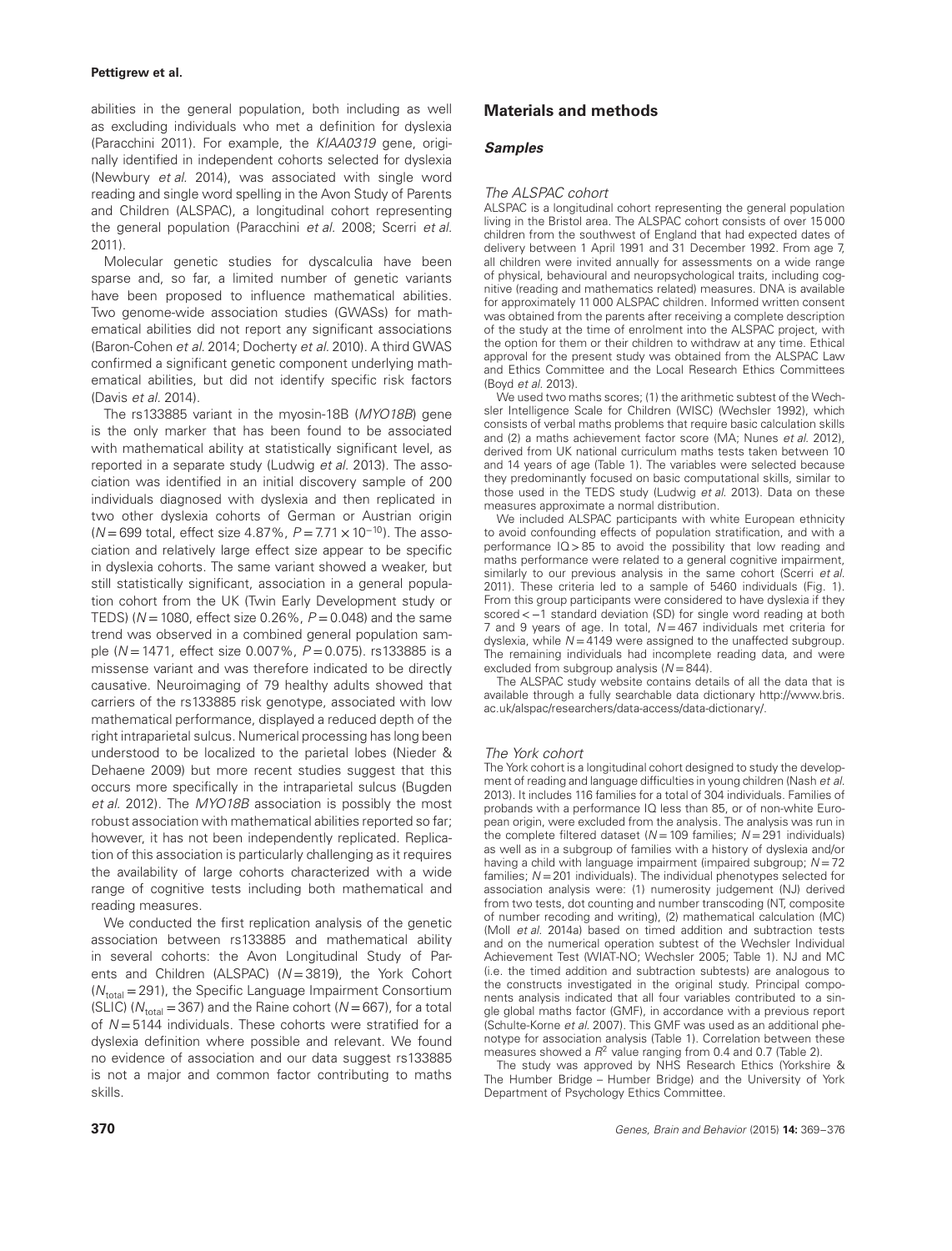| Cohort      | Cohort type                                  | N, Overall cohort                           | N, Dyslexia subgroup                                                               | Phenotypes                                                                                                                               | samples (Ludwig et al. 2013)<br>discovery and replication<br>Comparable phenotypes in                                                  |
|-------------|----------------------------------------------|---------------------------------------------|------------------------------------------------------------------------------------|------------------------------------------------------------------------------------------------------------------------------------------|----------------------------------------------------------------------------------------------------------------------------------------|
| ALSPAC      | Epidemiological<br>Longitudinal<br>Singleton | 3819                                        | 329                                                                                | problems with time limit (Wechsler<br>WISC: arithmetic - verbal word<br>MA (Nunes et al. 2012)<br>1992)                                  | iii (iii) perception of shapes, space<br>i using and applying mathematics<br>ii number tasks (e.g. counting)<br>and measures<br>TEDS:  |
| York        | Longitudinal<br>Clinical<br>Family           | 1 total<br>109 families (29<br>individuals) | impairment status)<br>(201 total individuals;<br>including language<br>72 families | transcoding) (Moll et al. 2014a, 2014b)<br>NJ (dot counting and number                                                                   | transcoding) in Munich sample<br>NJ (object counting and number                                                                        |
|             |                                              |                                             |                                                                                    | MC (calculation efficiency: addition and<br>subtraction) (Moll et al. 2014a)<br>WIAT-NO (calculation accuracy)<br>(Wechsler 2005)<br>GMF | Austrian sample and German/Austrian<br>MC (calculation efficiency: addition and<br>multiplication) in Munich sample,<br>control sample |
| <b>SLIC</b> | Epidemiological<br>Clinical<br>Family        | 169 families (367 total<br>individuals)     |                                                                                    | problems with time limit (Wechsler<br>WISC-III: arithmetic - verbal word<br>WAIS-III: arithmetic - verbal word<br>1992)                  |                                                                                                                                        |
|             |                                              |                                             |                                                                                    | problems with time limit (Wechsler<br>1997)                                                                                              |                                                                                                                                        |
| RAINE       | Epidemiological<br>Longitudinal<br>Singleton | 667                                         |                                                                                    | Government Department of Education<br>MA (WALNA-numeracy: written word<br>problems) (Western Australian<br>and Training 2012)            | iii perception of shapes, space and<br>i using and applying mathematics<br>ii number tasks (e.g. counting)<br>measures<br>TEDS:        |
|             |                                              |                                             |                                                                                    |                                                                                                                                          |                                                                                                                                        |
|             | WAIS, Wechsler Adult Intelligence Scale.     |                                             |                                                                                    |                                                                                                                                          |                                                                                                                                        |

Table 1: Description of cohorts analysed for genetic association **Table 1:** Description of cohorts analysed for genetic association

Genes, Brain and Behavior (2015) **14:** 369–376 **371**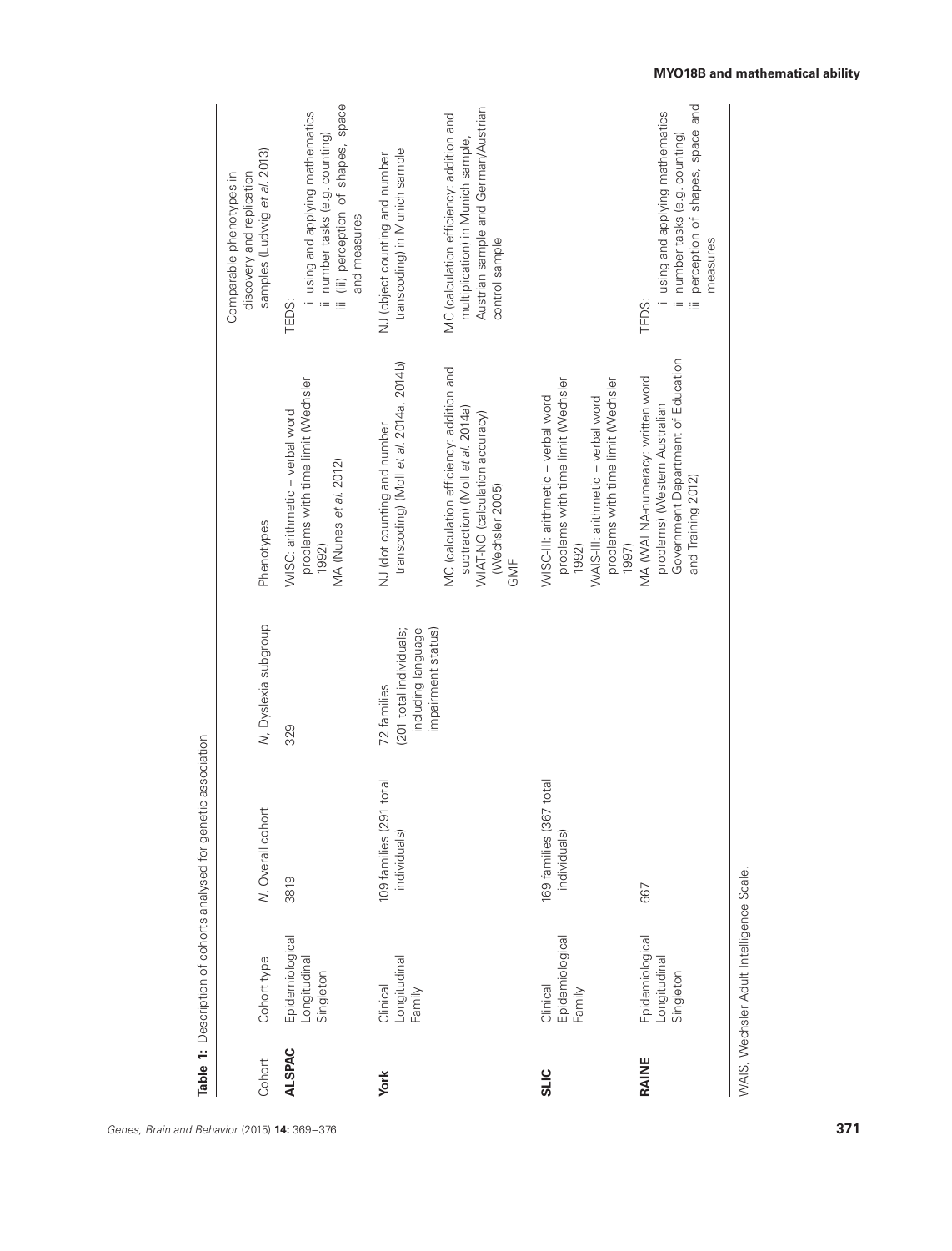

**Figure 1: Definition of ALSPAC children cohort samples used for analysis**. An initial subgroup of  $N = 5460$  was identified after filtering out individual of non-White European origin and with a performance IQ ≤85. Within this subgroup we stratified the sample upon a definition of dyslexia. Numbers of individuals included in the association analysis for having a complete set of genotypes and phenotypes are in brackets.

#### The SLIC cohort

The SLIC cohort is a family-based cohort collected to study language impairment. This cohort has been described previously in detail (Falcaro et al. 2008; Specific Language Impairment Consortium (SLIC) 2002; Specific Language Impairment Consortium (SLIC) 2004). Briefly, these nuclear families were collected from five sites around the UK (Guys Hospital, London, Cambridge, Manchester, Edinburgh and Aberdeen). All selected families had a single proband showing language skills≥1.5 SD below the mean for their age and nonverbal IQ scores within the specified normal range (*>*80). DNA was collected from all immediate family members regardless of language status. Ethical approval was given by local ethics committees. A subsample was extracted for the current study on the basis of families for whom data was available for the arithmetic subtest of the WISC-III (Wechsler 1992) (verbal maths problems as score (1) in the ALSPAC sample) or the Wechsler Adult Intelligence Test (WAIS-III) (Wechsler 1997) as appropriate. In total, the subsample consisted of 681 individuals from 169 nuclear two-generation families and included 367 individuals with phenotype data (308 children and 59 adults) and 605 individuals with genotype data for rs133885.

#### The Raine cohort

The Western Australian Pregnancy Cohort (Raine) Study was started as a randomized controlled trial to evaluate the effects of repeated ultrasound in pregnant women in Perth, Western Australia. In total, 2900 pregnant women were recruited between 1989 and 1991 prior to 18 weeks gestation at the King Edward Memorial Hospital (Perth, Western Australia) (Newnham et al. 1993). Women were randomized to repeated ultrasound measurements at 18, 24, 28, 34 and 38 weeks gestation or to a single ultrasound assessment at 18 weeks. Children have been assessed at average ages of 1, 2, 3, 5, 8, 10, 14 and 17 and both height and weight were collected at each assessment. The study was conducted with appropriate institutional ethics approval (ethics approval number for DNA collection and storage: EC03-14.7 and EC06-29), and written informed consent was obtained from mothers at all follow-ups and participants at the year 17 follow-up. Included individuals ( $N = 667$ ) had (1) no known intellectual or neurosensory disability, (2) a nonverbal IQ score≥4th percentile on the Raven's Colored Progressive Matrices, corresponding to approximately*>*−1.75 SD the population average of the 50th centile, and (3) biological parents who were both of white European origin. The phenotype used was the numeracy outcome variable, which is similar to the mathematical achievement (MA) score used in ALSPAC, and is derived from The Western Australian Literacy and Numeracy Assessment (WALNA) (Western Australian Government Department of Education and Training 2012) (Table 1). The WALNA is composed of word problems, testing a range of constructs which include maths reasoning, geometry and calculation.

#### *Genotyping and statistical analysis*

Genotype data for rs133885 in the ALSPAC, SLIC and Raine cohorts were extracted from genome-wide genotyping dataset previously generated and filtered following standard quality control procedures (Anderson et al. 2010; Nudel et al. 2014). The York cohort was genotyped using a TaqMan assay (LifeTechologies, Paisley, UK). All cohorts, including a significant subsets of the York cohort for which genome-wide genotype data were available, have been checked for population stratification in previous analyses. The few outliers were removed before we conducted the analysis. Quantitative association analysis was conducted using PLINK (Purcell et al. 2007) in unrelated individuals and QTDT for families (Abecasis et al. 2000), modelling for an additive effect unless otherwise specified. Power calculations were conducted using the Genetic Power Calculator (Purcell et al. 2003).

# **Results**

We assessed whether our samples had sufficient genetic power to find genuine associations between rs133885 and mathematical abilities based on the study that originally reported this association (Ludwig et al. 2013; Fig. 2).

Ludwig and colleagues reported different effect sizes in the subgroups they analysed on the basis of a dyslexia definition. We assumed an effect size of 4.87% which was reported in the combined sample of individuals with dyslexia ( $N = 699$ ) and an effect size of 0.26% in a general population sample ( $N = 1080$ ). We assumed the variant

|  |  |  |  |  |  |  |  | Table 2: Correlations coefficients (r) between maths scores in cohorts in which participants underwent multiple tests |  |
|--|--|--|--|--|--|--|--|-----------------------------------------------------------------------------------------------------------------------|--|
|--|--|--|--|--|--|--|--|-----------------------------------------------------------------------------------------------------------------------|--|

|                | <b>WISC</b> | <b>MA</b> | NΤ     | <b>NJ</b> | <b>MC</b> | <b>WIAT-NO</b> | <b>GMF</b> |
|----------------|-------------|-----------|--------|-----------|-----------|----------------|------------|
| <b>WISC</b>    |             |           |        |           |           |                |            |
| <b>MA</b>      | 0.5036      |           |        |           |           |                |            |
| NΤ             |             |           |        |           |           |                |            |
|                |             |           | 0.5480 |           |           |                |            |
| <b>MC</b>      |             |           | 0.5408 | 0.4992    |           |                |            |
| <b>WIAT-NO</b> |             |           | 0.5285 | 0.4507    | 0.7231    |                |            |
| <b>GMF</b>     |             |           | 0.7983 | 0.7600    | 0.8629    | 0.8304         |            |
|                | ΝJ          |           |        |           |           |                |            |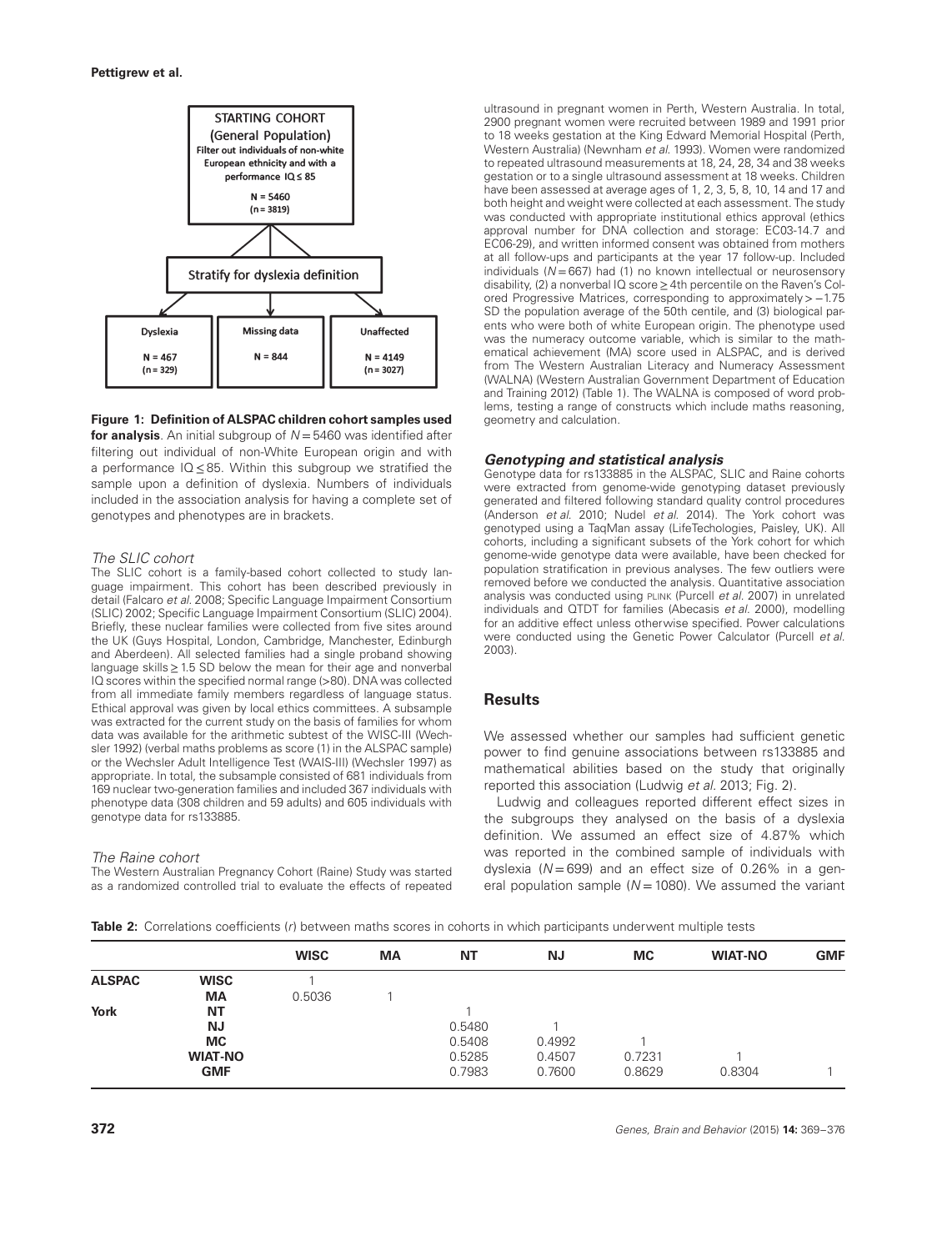

**Figure 2: Power calculations**. The graph shows the sample sizes required to detect different effect sizes as predicted by power calculations assuming a minor allele frequency of 0.45 and with  $\alpha = 0.05$ . The green triangle and the red square indicate that samples of 157 and 3015 have*>*80% power to detect an effect size of 4.87% and 0.26% respectively.

was directly functional, as suggested in the original study, and we modelled the calculation for a singleton cohort, an allele frequency of 0.45 based on our general population cohort (ALSPAC) with  $\alpha = 0.05$  (Fig. 2). The observed allele frequency is very similar to what is reported for a European population (MAF=46%) by the HapMap project (http://hapmap.ncbi.nlm.nih.gov/index.html.en). The analysis predicted that sample sizes of 157 and 3015 were required to achieve*>*80% power to detect an effect size of 4.87% and 0.26% respectively. The ALSPAC subgroups (Table 1), which are our primary sample for investigation, were therefore predicted to have sufficient power to detect the previously reported association between rs133885 and mathematical abilities in the general population cohort ( $N = 3819$ ), as well as in the unaffected group ( $N = 3027$ ), following stratification for dyslexia, with an effect size of 0.26% . The dyslexia subgroup ( $N = 329$ ) had more than 80% power to detect an effect size of 4.87%, which however is a very large effect on the basis of what we would expect for complex traits. The smallest effect size our general population sample  $(N = 3819)$  was predicted to detect was 0.21% (*>*80% power) and 0.275% (*>*90% power). The smallest effect sizes the dyslexia subgroup (N =329) could detect was 2.4% (*>*80% power) and 3.2% (*>*90% power).

We conducted an association analysis selecting available phenotypes that would best match those used in the original report (Table 1). The analysis in the discovery sample used a 'basic mathematical ability factor', combining scores of 'mathematical calculation' and 'numerosity judgement" (Ludwig et al. 2013), which was not available in ALSPAC. The arithmetic (WISC) and the MA phenotypes used in the ALSPAC cohort were comparable to the phenotypes of the

#### **MYO18B and mathematical ability**

TEDS sample which was used as replication cohort and was representative of the general population. These two maths scores had a correlation of  $r = 0.5036$  (Table 2). We ran the association analysis using both an additive and a genotypic model. We could not detect any association signal, either in the general population cohort (WISC,  $N = 4302$ ,  $P = 0.8571$ ,  $\beta = -0.004$ ; MA, N = 3819, P = 0.3206,  $\beta = -0.023$ ), the unaffected general population (WISC,  $N = 3378$ ,  $P = 0.7798$ ,  $\beta$  = 0.007; MA, N = 3027, P = 0.3091,  $\beta$  = -0.025) or in the dyslexia subgroup (WISC,  $N = 369$ ,  $P = 0.6172$ ,  $\beta = -0.033$ ; MA,  $N = 329$ ,  $P = 0.6444$ ,  $\beta = 0.034$ ). The statistics above refer to results obtained under an additive model which yielded relatively smaller P-values compared to a genotypic model.

To further investigate this association we then extended the analysis to additional cohorts for which both mathematical and reading measures were available. The York cohort has been characterized with a large number of cognitive tests including mathematical measures. The cohort has been primarily collected to study the development of language and reading development in young children with a family history of dyslexia and/or exhibiting a language deficit. We analysed both the entire cohort ( $N = 109$  families,  $N = 291$  individuals) and a subgroup of families selected for the proband having language difficulties or a family history of dyslexia, as a single group to avoid analyzing very small sample sets  $(N = 74)$ families,  $N = 201$  individuals). We tested a wider range of maths-related phenotypes (Table 1) and we did not detect any association (minimum  $P$ -value = 0.1312, NJ, impaired subgroup). Under the same assumptions reported in Fig. 2, and therefore modelling for  $N = 109$  unrelated singletons, the minimum effect size that could be detected in this small cohort ( *>*80% power) is 7%.

The SLIC cohort was recruited on the basis of a language impairment diagnosis and, as predicted by the comorbidity across SLI and dyslexia, many children in this cohort present reading difficulties. We therefore did not split this cohort according to the presence or absence of dyslexia. Of the 348 individuals with mathematics and reading/spelling data (59 parents and 289 children), 21% had reading or spelling ability greater than 1.5 SD below than that expected for their age. Of the children alone, 22.8% had reading or spelling abilities more than 1.5SD below that expected for their age. No association (minimum P-value=0.8836 , WISC-III arithmetic) was found for rs133885 and the available maths measures (Table 1). Under the assumptions shown in Fig. 2, the minimum effect size that could be detected in this cohort is 4.75%. This is smaller than the effect size reported in the dyslexia cohort by Ludwig et al. (2013).

The Raine cohort is an epidemiological longitudinal cohort representing the general population. The cohort was filtered for ethnicity and to remove individuals presenting sensory or neurological problems that would have impacted their maths scores for specific reasons. We did not filter the cohort for a dyslexia definition, because that would have led to a sample size too small to be analysed. We ran association analysis in 667 individuals for a MA score (Table 1) and detected no association ( $P$ -value = 0.737). Under the assumptions shown in Fig. 2, the minimum effect size that could be detected in this cohort is 1.18%. This is larger than the effect size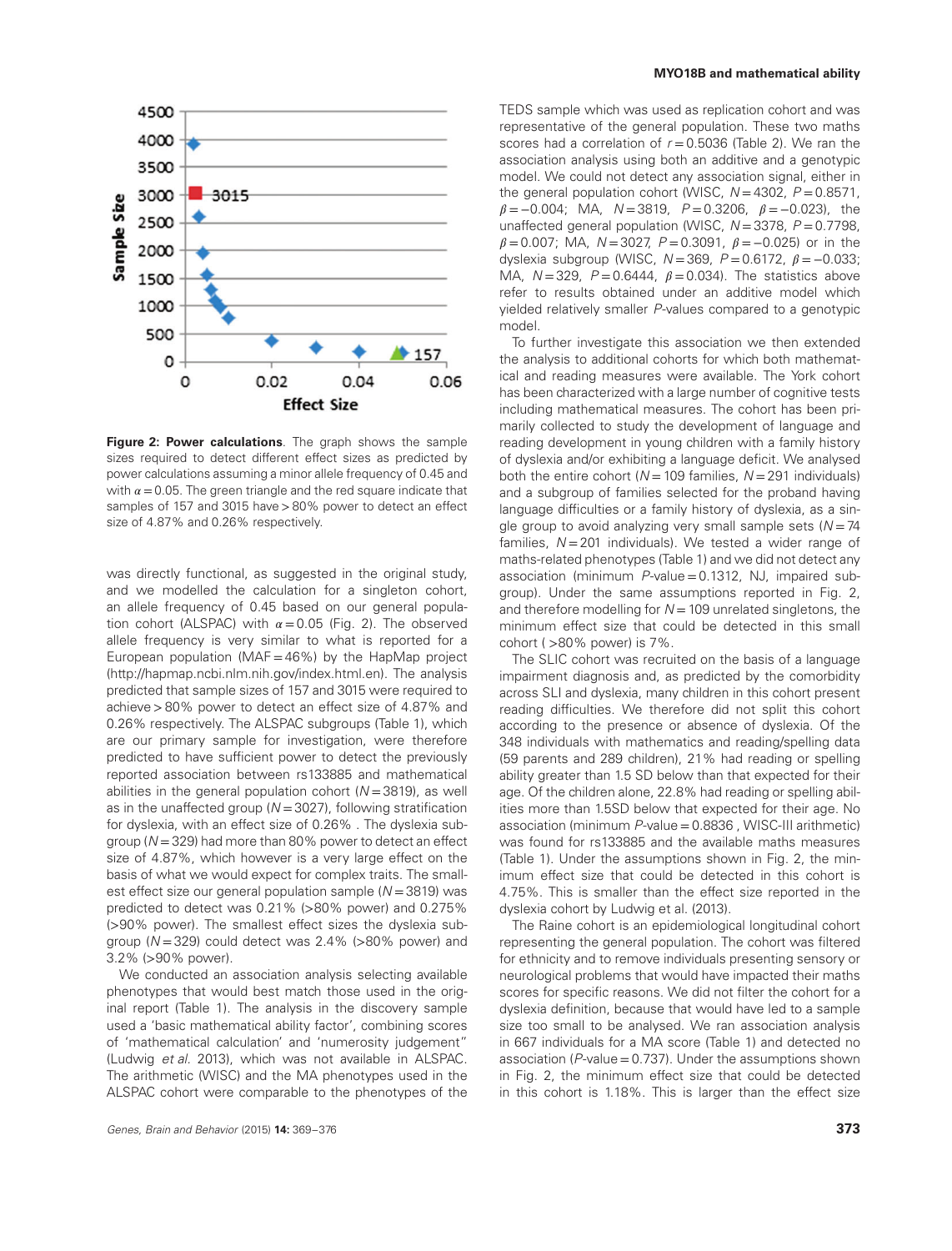reported for the general population sample by Ludwig et al. (2013) (0.26%).

# **Discussion**

We have conducted the first independent replication study for the previously reported associations between rs133885 in the myosin-18B gene and mathematical abilities identified through a GWAS (Ludwig et al. 2013). We used several independent cohorts including ALSPAC ( $N = 3819$  individuals), the York cohort ( $N = 109$  families,  $N = 291$  individuals) and the SLIC ( $N = 169$  families,  $N = 367$  individuals) and Raine cohorts  $(N = 667$  individuals). Consistently with the original study, we conducted our analysis stratifying the samples for a dyslexia definition, when possible. We could not detect any association between rs133885 and maths abilities.

Power calculations predicted that sample sizes of 157 and 3015 were required to replicate the original finding in a dyslexia and general population cohort, respectively. The sample size in the ALSPAC cohort exceeded these numbers. One difference in our analysis stems from the different phenotypes used for quantitative association analysis (Table 1). The phenotype data collected in the ALSPAC study was selected to mirror as closely as possible the tests used in the original investigation (Ludwig et al. 2013), but the measures available in ALSPAC were largely restricted to UK National Curriculum maths examination results. These are designed to test a range of mathematical abilities, including basic calculation skills, word problems, number concept and perception of shape, space and time. The measures we used in ALSPAC (arithmetic subtest of the WISC and MA score, Table 1) are sufficiently comparable to the phenotypes used in the UK-based TEDS general population replication cohort as reported by Ludwig and colleagues (Ludwig et al. 2013). We would have expected to see an effect in the ALSPAC general population and unaffected cohorts ( $N = 3819$  and  $N = 3027$ respectively) which were approximately 3 times the size of TEDS ( $N = 1080$ ). Therefore, our analysis does not support the role of this variant in contributing significantly to maths abilities. It is possible that the lack of replication can be attributed to an over estimation of the effect size in the discovery sample according to the well-established phenomenon known as 'winner's curse' (Zollner & Pritchard 2007). This could be very well the case in the light of the large effect size reported for the MYO18B variant of 4.87% in the combined sample of individuals ( $N = 699$ ) with dyslexia. This unusually large effect size and strength of association compared with what is generally observed for other complex traits is driven by the discovery sample  $(N = 200)$  where the reported effect size was of 15.78%. This is an extremely large effect size especially for a common marker (rs133885 MAF=45%) and was most likely an overestimation of any potential genuine associations. The associations observed in the replication samples showed consistent trends of associations but with weaker strengths and effect sizes, only marginally contributing to the global association. Given the small sample size, it is possible the association in the discovery sample was a false positive, driving the signal of the combined dataset.

between rs133885 in the myosin-18B gene and mathematical abilities. Although we could not reconstruct the exact study design, we based our analysis on a large sample and extended our investigations to several independent cohorts.

cal skills and is enriched for children presenting language and reading difficulties. In particular, the maths phenotypes of the York cohort are in line with those used by Ludwig et al. (Ludwig et al. 2013) presenting both components of the combined measure used in the original study: mathematical calculation (MC, i.e. timed arithmetic skills) and numerosity judgement (NJ, i.e. counting) abilities. We analysed both the whole cohort, which included typically developing children, and a subset selected on the basis of reading and language impairment. We extended our subgroup to include language impaired children because of the extensive comorbidity between reading and language disorders, and to avoid running the analysis in a very small sample. On this point it is worth mentioning that the original finding (Ludwig et al. 2013) detected association in the dyslexia subgroup because dyslexia was the phenotype of interest. The phenotypes available in the dyslexia cohort of the original study were different from those used in the replication samples. Therefore, it is possible that the strength of the MYO18B association in the discovery sample is specific to the phenotype used, rather than to a dyslexia definition. Ethnicity is another factor that could explain lack of replicability. The original study (Ludwig et al. 2013) included cohorts of individuals with dyslexia with German or Austrian origin. This factor may not simply indicate an ethnic-specific effect but may underlie differences in dyslexia definition and in ascertainment criteria for study participants. In Germany, a dyslexia diagnosis is based mainly on reading fluency and spelling abilities, while in the UK it relies mainly on reading accuracy. Therefore, even if we stratified for a dyslexia definition, we might have selected a different population subset in which the rs133885 effect is not detectable. The SLIC ( $N = 367$ ) and Raine ( $N = 667$ ) cohorts are larger than the York cohort but less well-characterized with mathematical measures making direct comparisons more challenging because of inconsistency across available phenotypes. The high variability of measures described here also highlights a particular challenge for genetic investigations of cognitive traits. Our analysis demonstrates how difficult it is to make direct comparisons across different studies

In addition to the ALSPAC samples we investigated other cohorts, smaller in size and therefore underpowered to detect small effects, but which allowed further exploration of any possible trend of association. The York cohort is smaller in size but has been characterized extensively for numeri-

universal or more directly comparable strategies, which will make it possible to match different studies and ideally to combine samples, would be an important advance for the field of cognitive and neurodevelopmental trait genetics. The field of complex trait genetics, as other research areas, is becoming increasingly aware of publication bias towards positive findings (Munafo 2009) and the importance of reporting negative replications. Therefore our study, conducted in

an adequately powered sample, contributes to a balanced interpretation of the significance of genetic findings.

In this study, we were unable to replicate the association

collected and assessed under variable criteria. Establishing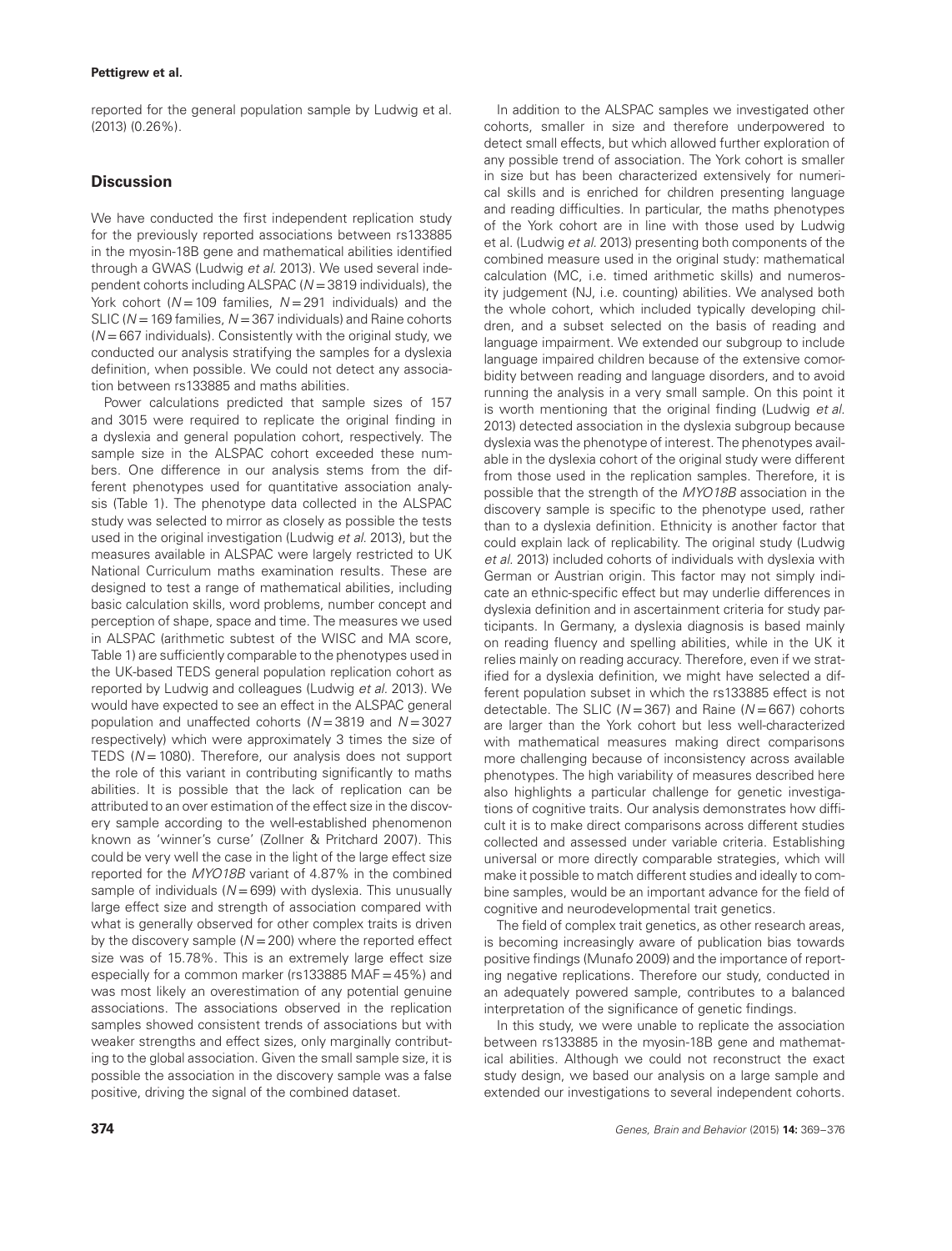We conclude that the *MYO18B* variant is not contributing to mathematical skills in general.

### **References**

- Abecasis, G.R., Cardon, L.R. & Cookson, W.O. (2000) A general test of association for quantitative traits in nuclear families. Am J Hum Genet **66**, 279–292.
- Anderson, C.A., Pettersson, F.H., Clarke, G.M., Cardon, L.R., Morris, A.P. & Zondervan, K.T. (2010) Data quality control in genetic case–control association studies. Nat Protoc **5**, 1564–1573.
- Baron-Cohen, S., Murphy, L., Chakrabarti, B., Craig, I., Mallya, U., Lakatosova, S., Rehnstrom, K., Peltonen, L., Wheelwright, S., Allison, C., Fisher, S.E. & Warrier, V. (2014) A genome wide association study of mathematical ability reveals an association at chromosome 3q29, a locus associated with autism and learning difficulties: a preliminary study. PLoS ONE **9**, e96374.
- Boyd, A., Golding, J., Macleod, J., Lawlor, D.A., Fraser, A., Henderson, J., Molloy, L., Ness, A., Ring, S. & Davey Smith, G. (2013) Cohort profile: the 'children of the 90s' – the index offspring of the Avon Longitudinal Study of Parents and Children. Int J Epidemiol Engl **42**, 111–127.
- Bugden, S., Price, G.R., McLean, D.A. & Ansari, D. (2012) The role of the left intraparietal sulcus in the relationship between symbolic number processing and children's arithmetic competence. Dev Cogn Neurosci **2**, 448–457.
- Butterworth, B. & Kovas, Y. (2013) Understanding neurocognitive developmental disorders can improve education for all. Science **340**, 300–305.
- Butterworth, B., Varma, S. & Laurillard, D. (2011) Dyscalculia: from brain to education. Science **332**, 1049–1053.
- Czamara, D., Tiesler, C.M., Kohlbock, G., Berdel, D., Hoffmann, B., Bauer, C.P., Koletzko, S., Schaaf, B., Lehmann, I., Herbarth, O., von Berg, A., Muller-Myhsok, B., Schulte-Korne, G. & Heinrich, J. (2013) Children with ADHD symptoms have a higher risk for reading, spelling and math difficulties in the GINIplus and LISAplus cohort studies. PLoS ONE **8**, e63859.
- Davis, O.S., Band, G., Pirinen, M. et al. (2014) The correlation between reading and mathematics ability at age twelve has a substantial genetic component. Nat Commun **5**, 4204.
- Devine, A., Soltesz, F., Nobes, A., Goswami, U. & Szucs, D. (2013) Gender differences in developmental dyscalculia depend on diagnostic criteria. Learn Instr **27**, 31–39.
- Docherty, S.J., Davis, O.S., Kovas, Y., Meaburn, E.L., Dale, P.S., Petrill, S.A., Schalkwyk, L.C. & Plomin, R. (2010) A genome-wide association study identifies multiple loci associated with mathematics ability and disability. Genes Brain Behav **9**, 234–247.
- Donlan, C., Cowan, R., Newton, E.J. & Lloyd, D. (2007) The role of language in mathematical development: evidence from children with specific language impairments. Cognition **103**, 23–33.
- Falcaro, M., Pickles, A., Newbury, D.F., Addis, L., Banfield, E., Fisher, S.E., Monaco, A.P., Simkin, Z. & Conti-Ramsden, G. (2008) Genetic and phenotypic effects of phonological short-term memory and grammatical morphology in specific language impairment. Genes Brain Behav **7**, 393–402.
- Habib, M. & Giraud, K. (2013) Dyslexia. In Dulac, O., Lassonde, M. & Sarnat, H.B. (eds), Handbook of Clinical Neurology: Pediatric Neurology, Pt I. Elsevier BV, pp. 229–235.
- Haworth, C.M., Kovas, Y., Harlaar, N., Hayiou-Thomas, M.E., Petrill, S.A., Dale, P.S. & Plomin, R. (2009) Generalist genes and learning disabilities: a multivariate genetic analysis of low performance in reading, mathematics, language and general cognitive ability in a sample of 8000 12-year-old twins. J Child Psychol Psychiatry **50**, 1318–1325.
- Kaufmann, L. & von Aster, M. (2012) The diagnosis and management of dyscalculia. Dtsch Arztebl Int **109**, 767–777; quiz 778.
- Landerl, K. & Moll, K. (2010) Comorbidity of learning disorders: prevalence and familial transmission. J Child Psychol Psychiatry **51**, 287–294.
- Ludwig, K.U., Samann, P., Alexander, M., Becker, J., Bruder, J., Moll, K., Spieler, D., Czisch, M., Warnke, A., Docherty, S.J., Davis, O.S., Plomin, R., Nothen, M.M., Landerl, K., Muller-Myhsok, B., Hoffmann, P., Schumacher, J., Schulte-Korne, G. & Czamara, D. (2013) A common variant in myosin-18B contributes to mathematical abilities in children with dyslexia and intraparietal sulcus variability in adults. Transl Psychiatry **3**, e229.
- Moll, K., Göbel, S.M. & Snowling, M.J. (2014a) Basic number processing in children with specific learning disorders: comorbidity of reading and mathematics disorders. Child Neuropsychol. DOI: 10.1080/09297049.2014.899570.
- Moll, K., Kunze, S., Neuhoff, N., Bruder, J. & Schulte-Korne, G. (2014b) Specific learning disorder: prevalence and gender differences. PLoS ONE **9**, e103537.
- Munafo, M.R. (2009) Reliability and replicability of genetic association studies. Addiction **104**, 1439–1440.
- Nash, H.M., Hulme, C., Gooch, D. & Snowling, M.J. (2013) Preschool language profiles of children at family risk of dyslexia: continuities with specific language impairment. J Child Psychol Psychiatry **54**, 958–968.
- Newbury, D.F., Monaco, A.P. & Paracchini, S. (2014) Reading and language disorders: the importance of both quantity and quality. Genes **5**, 285–309.
- Newnham, J.P., Evans, S.F., Michael, C.A., Stanley, F.J. & Landau, L.I. (1993) Effects of frequent ultrasound during pregnancy: a randomised controlled trial. Lancet **342**, 887–891.
- Nieder, A. & Dehaene, S. (2009) Representation of number in the brain. Annu Rev Neurosci **32**, 185–208.
- Nudel, R., Simpson, N.H., Baird, G., O'Hare, A., Conti-Ramsden, G., Bolton, P.E., Hennessy, E.R., Consortium, S.L.I., Ring, S.M., Davey Smith, G., Francks, C., Paracchini, S., Monaco, A.P., Fisher, S.E. & Newbury, D.F. (2014) Genome-wide association analyses of child genotype effects and parent-of-origin effects in specific language impairment. Genes Brain Behav **13**, 418–429.
- Nunes, T.B.P., Barros, R. & Sylva, K. (2012) The relative importance of two different mathematical abilities to mathematical achievement. Br J Educ Psychol **82**, 136–156.
- Oliver, B., Harlaar, N., Hayiou Thomas, M.E., Kovas, Y., Walker, S.O., Petrill, S.A., Spinath, F.M., Dale, P.S. & Plomin, R. (2004) A twin study of teacher-reported mathematics performance and low performance in 7-year-olds. J Educ Psychol **96**, 504–517.
- Paracchini, S. (2011) Dissection of genetic associations with language-related traits in population-based cohorts. J Neurodev Disord **3**, 365–373.
- Paracchini, S., Steer, C.D., Buckingham, L.L., Morris, A.P., Ring, S., Scerri, T., Stein, J., Pembrey, M.E., Ragoussis, J., Golding, J. & Monaco, A.P. (2008) Association of the KIAA0319 dyslexia susceptibility gene with reading skills in the general population. Am J Psychiatry **165**, 1576–1584.
- Purcell, S., Cherny, S.S. & Sham, P.C. (2003) Genetic power calculator: design of linkage and association genetic mapping studies of complex traits. Bioinformatics **19**, 149–150.
- Purcell, S., Neale, B., Todd-Brown, K., Thomas, L., Ferreira, M.A., Bender, D., Maller, J., Sklar, P., de Bakker, P.I., Daly, M.J. & Sham, P.C. (2007) PLINK: a tool set for whole-genome association and population-based linkage analyses. Am J Hum Genet **81**, 559–575.
- Scerri, T.S., Morris, A.P., Buckingham, L.L., Newbury, D.F., Miller, L.L., Monaco, A.P., Bishop, D.V. & Paracchini, S. (2011) DCDC2, KIAA0319 and CMIP are associated with reading-related traits. Biol Psychiatry **70**, 237–245.
- Schulte-Korne, G., Ziegler, A., Deimel, W., Schumacher, J., Plume, E., Bachmann, C., Kleensang, A., Propping, P., Nothen, M.M., Warnke, A., Remschmidt, H. & Konig, I.R. (2007) Interrelationship and familiality of dyslexia related quantitative measures. Ann Hum Genet **71**, 160–175.

Genes, Brain and Behavior (2015) **14:** 369–376 **375**